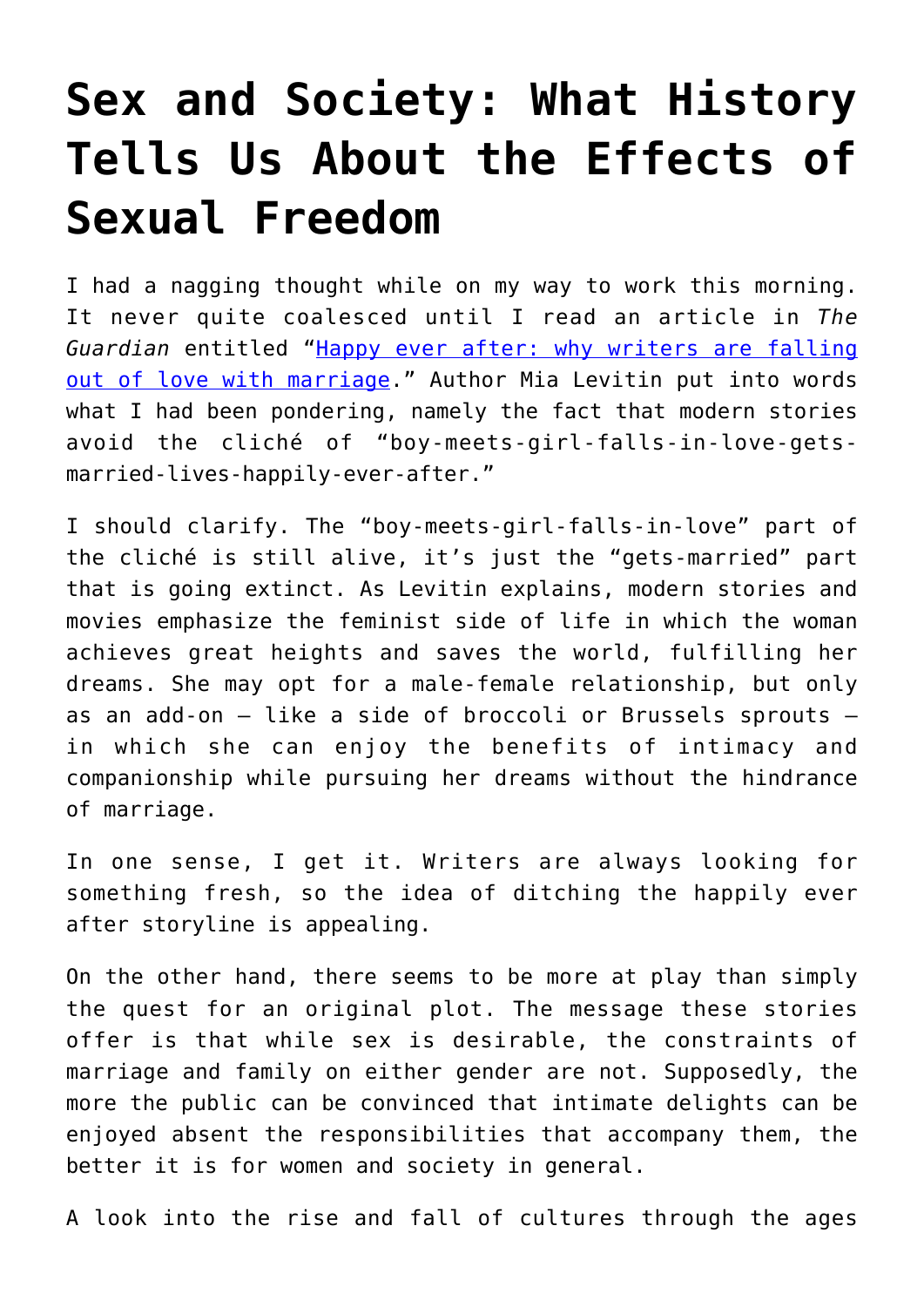demonstrates that this thought is much more of a staid line than we'd like to believe. In a recent [article,](https://www.kirkdurston.com/blog/unwin?fbclid=IwAR2CgjkfrqMHwlLlqW4HYo_K-nshQCphoIzV_uNjUzIRc1mI7uD7R7SiXTk) Dr. Kirk Durston unpacks *[Sex and Culture,](https://archive.org/details/b20442580/page/n7/mode/2up)* a 1934 book which looks at the rise and fall of societies in relation to their attitudes on sexual freedom. His analysis offers the following observations:

- *1. Effect of sexual constraints: Increased sexual constraints, either pre or post-nuptial, always led to increased flourishing of a culture. Conversely, increased sexual freedom always led to the collapse of a culture three generations later.*
- *2. Single most influential factor: Surprisingly, the data revealed that the single most important correlation with the flourishing of a culture was whether pre-nuptial chastity was required or not. It had a very significant effect either way.*
- *3. Highest flourishing of culture: The most powerful combination was pre-nuptial chastity coupled with 'absolute monogamy'. Rationalist cultures that retained this combination for at least three generations exceeded all other cultures in every area, including literature, art, science, furniture, architecture, engineering, and agriculture. Only three out of the eighty-six cultures ever attained this level.*

In essence, history demonstrates that the type of society our books, movies, and everyday life promote – the society in which marriage and family are second thoughts and where ambitions, dreams, and "friendship with benefits" reign supreme – is not one which enables a flourishing of culture.

Instead, a society such as ours which "embraces total sexual